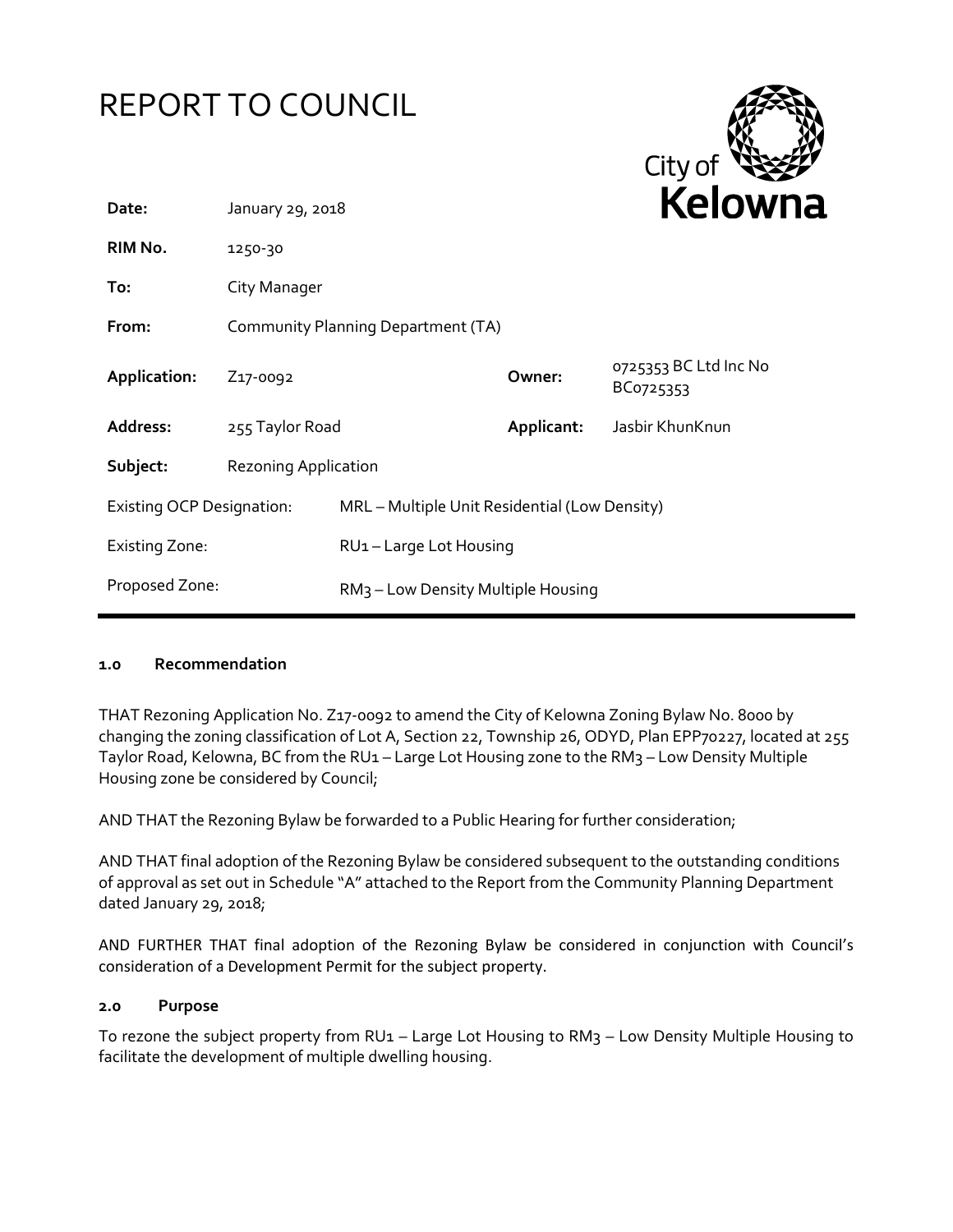## **3.0 Community Planning**

Community Planning supports the proposed rezoning from RU1 – Large Lot Housing to RM3 – Low Density Multiple Housing as it is consistent with the Official Community Plan (OCP) Future Land Use Designation of Multiple Unit Residential (Low Density) and located within the Permanent Growth Boundary. The subject property is located within 400m of the nearest transit stop, walking distance to Mission Creek Greenway, and is a convenient proximity to schools, transit, shopping, and both Midtown and Rutland Urban Centres. It achieves the OCP Policy of Compact Urban Form (Policy 5.2.3) by utilizing existing urban infrastructure such as existing roads and public utilities. In addition, the RM3 zone restricts height to three storeys which is a half storey higher than height restrictions in the surrounding RU1 zones, therefore, this incremental increase meets the OCP Policy of Sensitive Infill (Policy 5.22.6). Lastly, 16 of the 24 units will be three-bedroom units, supplying a type of housing that currently has low inventory within the City.

A requirement of rezoning will be the dedication of ~2.5m wide road right-of-way along Taylor Road in order to reach the required width for the eventual cross section of the roadway and will include the construction of sidewalks, curb, gutter, landscaped boulevard, and storm sewer.

Should Council support the rezoning, Staff will bring forward a Development Permit for Council consideration. There are no variances being requested at this time.

# **4.0 Proposal**

# 4.1 Background

The subject property was recently subdivided to create this larger parcel which is now suitable for development. Any existing structures would be demolished to facilitate this development.

# 4.2 Project Description

The proposed rezoning will facilitate the development of 24 townhome units featuring 8 two-bedroom units and 16 three-bedroom units. All units have access to a double garage with four additional visitor surface parking stalls. Private outdoor space is achieved through ground level patios and private second storey balconies. A 3.0m landscaped buffer is proposed around the entire perimeter of the site, offering privacy for adjacent neighbours.

# 4.3 Site Context

The subject property is located within the Rutland Sector, between Midtown and Rutland Urban Centres. It is within walking distance to nearby transit, schools, and Mission Creek Greenway for active outdoor activities. It receives a WalkScore of 60 meaning that it is somewhat walkable.

| <b>Orientation</b> | Zoning                               | <b>Land Use</b>         |
|--------------------|--------------------------------------|-------------------------|
| North              | RU1-Large Lot Housing                | Single Dwelling Housing |
| East               | RU1-Large Lot Housing                | Single Dwelling Housing |
| South              | RU6 - Two Dwelling Housing           | Semi-Detached Housing   |
|                    | RU <sub>2</sub> - Medium Lot Housing | Single Dwelling Housing |
| West               | RU6 - Two Dwelling Housing           | Semi-Detached Housing   |

Specifically, adjacent land uses are as follows: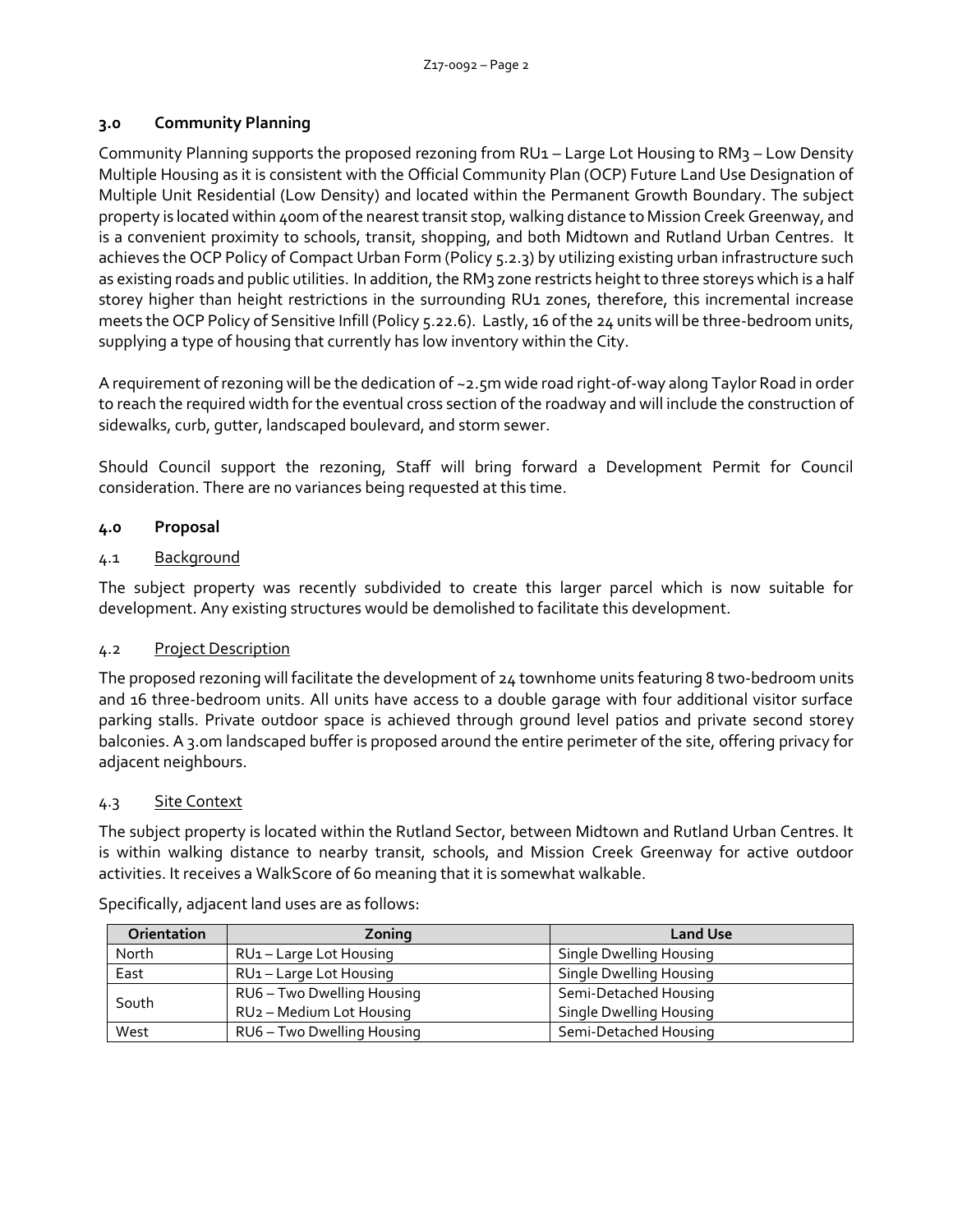

#### **Subject Property Map:** 255 Taylor Road

### **5.0 Current Development Policies**

### 5.1 Kelowna Official Community Plan (OCP)

#### **Development Process**

-

**Compact Urban Form.**<sup>1</sup> Develop a compact urban form that maximizes the use of existing infrastructure and contributes to energy efficient settlement patterns. This will be done by increasing densities (approximately 75 - 100 people and/or jobs located within a 400 metre walking distance of transit stops is required to support the level of transit service) through development, conversion, and re-development within Urban Centres (see Map 5.3) in particular and existing areas as per the provisions of the Generalized Future Land Use Map 4.1.

**Sensitive Infill.<sup>2</sup>** Encourage new development or redevelopment in existing residential areas to be sensitive to or reflect the character of the neighbourhood with respect to building design, height and siting.

Family Housing.<sup>3</sup> Support housing alternatives for families when single detached housing is too costly, including features that are important to families such as: outdoor space, direct access to grade, workshop space, larger units, safe design, and neighborhood characteristics (e.g.: location and amenities).

<sup>&</sup>lt;sup>1</sup> City of Kelowna Official Community Plan, Policy 5.2.3 (Development Process Chapter).

<sup>&</sup>lt;sup>2</sup> City of Kelowna Official Community Plan, Policy 5.22.6 (Development Process Chapter).

<sup>&</sup>lt;sup>3</sup> City of Kelowna Official Community Plan, Policy 5.22.13 (Development Process Chapter).